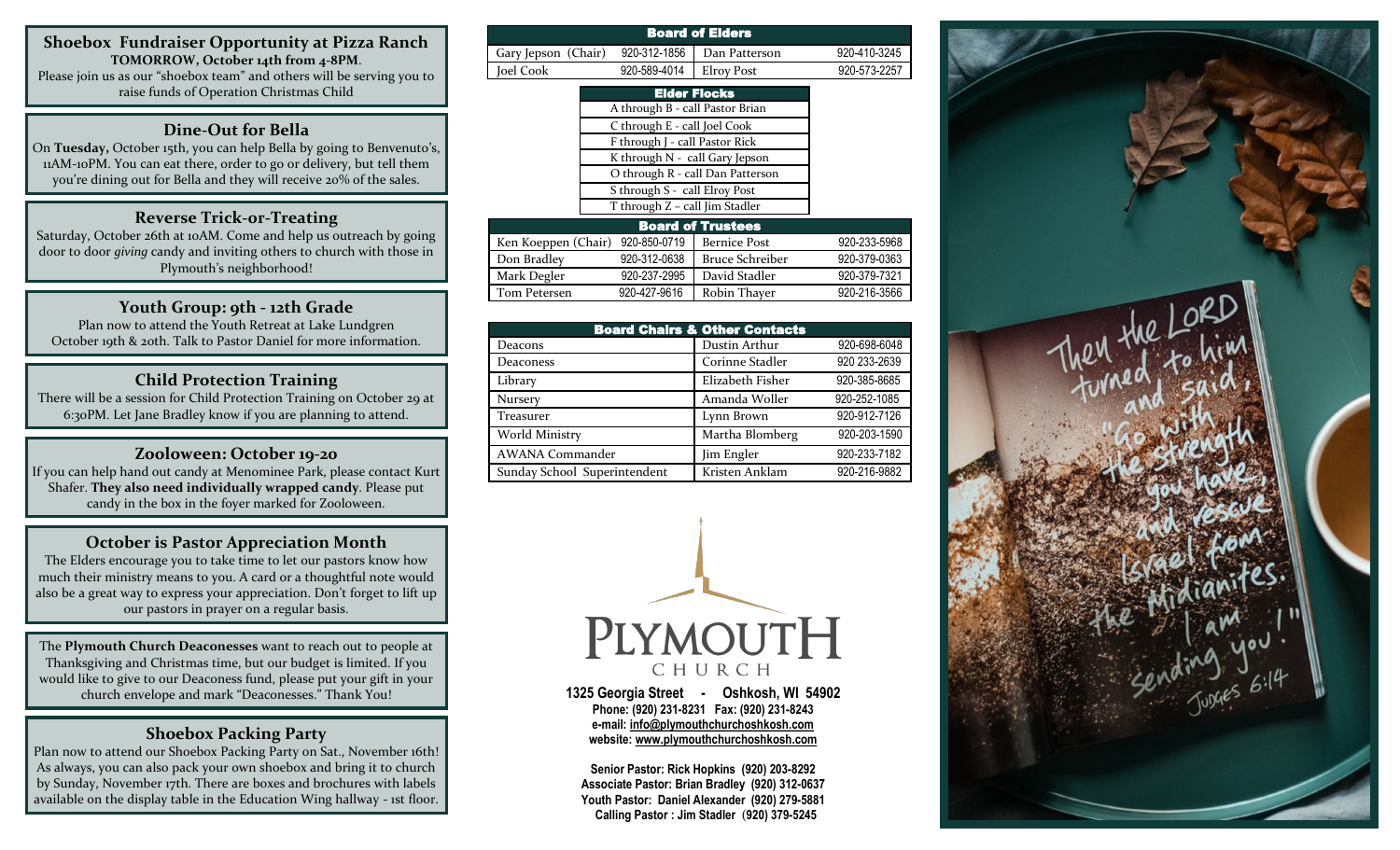## *Welcome to Plymouth Church! Sunday, October 13, 2019* Missionary Opportunity Cassie Immel "The Lion and The Lamb" "King Of My Heart" "From The Inside Out" Prayer of Dedication Tithes & Offerings Offertory - Ministry of Music Choir "Indescribable" "Amazing Grace" **Children's Church Dismissal Age 3 - Preschool** age should be taken by their parents directly to Toddler Room #232, across from the nursery. **Kindergarten - 2nd grade** meet the teachers at the back of the sanctuary.

**3rd - 5th Grade** have the option of filling out worship notes found on the literature table. **Parents- Please do not let your child head to Children's Church until they are dismissed. Thank you.**

Pastoral Prayer Message Francisco de Souza Closing Prayer and Benediction

We extend a warm welcome to our missionary, Francisco de Souza, who will be sharing with us today. Stay to hear more from him during Sunday

#### We are glad you are here to worship the Lord with us today! If you are visiting, please fill out a Visitor Card and place it in the offering plate. Also, stop at our Welcome Center for a special gift and some information on our church.

| Schedule for This Week (10/13 - 10/19/2019) |                                                      |  |
|---------------------------------------------|------------------------------------------------------|--|
| <b>Today</b>                                |                                                      |  |
| 9:00 a.m.                                   | <b>Worship Service</b>                               |  |
| 10:30 a.m.                                  | Sunday School for every age                          |  |
| 4:45 p.m.                                   | Handbell Rehearsal                                   |  |
| 6:00 p.m.                                   | Evening Service: Francisco de Souza                  |  |
| 6:00-8:00 p.m.                              | VISIONS - Grades 9 - 12                              |  |
| <b>Monday</b>                               |                                                      |  |
| 4:00-8:00 p.m.                              | Shoebox Fundraiser at Pizza Ranch                    |  |
| <b>Tuesday</b>                              |                                                      |  |
| 9:00 a.m.                                   | Women's Bible Study led by Corinne Stadler           |  |
| $\overline{7}$ :15 p.m.                     | Ladies Bible Study at Molly MacAdam's led by Lisa W. |  |
| Wednesday                                   |                                                      |  |
| 6:00 p.m.                                   | AWANA for 3 yr. olds through 6 <sup>th</sup> grade   |  |
| $6:00-8:00 p.m.$                            | WINGS - Grades $6 - 8$                               |  |
| 6:00-8:30 p.m.                              | Church Library is Open                               |  |
| 6:15 p.m.                                   | <b>Bible Study Led By Pastor Rick</b>                |  |
| Thursday                                    |                                                      |  |
| <b>Noon</b>                                 | Prayer Meeting in Room 205                           |  |
| 6:00 p.m.                                   | Sparks Leader / All Crew Meeting                     |  |
| 6:00 p.m.                                   | Young Men's Bible Study at Jim Stadler's             |  |
| 6:15 p.m.                                   | <b>Financial Peace University</b>                    |  |
| Friday                                      |                                                      |  |
| 6:00 p.m.                                   | College & Career                                     |  |
| 6:30 p.m.                                   | The Art of Parenting at Matiash's                    |  |
| Saturday                                    |                                                      |  |
| 10:00 a.m.                                  | High School Retreat at LLBC                          |  |
| 1:00-4:00 p.m.                              | Outdoor Kubb Tournament                              |  |

**Nursery Workers Today:** Monitor: Molly MacAdam 9:00: Kristen Anklam, Debbie Atkinson, Evyn Stadler, Elias Matiash 10:30: Lynn Brown, Eileen Poeschl, Amanda Woller **Nursery Workers Next Sunday:** Monitor: Jessica Bradley 9:00: Emily Kienetz, Karen Hoffman, Jaelyn Stadler, Leo Matiash 10:30: Lynn Brown, Becca Jepson, Jessica Bradley

> **Greeter Today**: Robin Thayer **Greeter Next Week**: Deb Cook

| <b>Weekly Tithes &amp; Offerings</b> |                        |                 |  |
|--------------------------------------|------------------------|-----------------|--|
| <b>Fund</b>                          | 10/6/2019 Offering     | As of 9/30/2019 |  |
| General -- Needed Weekly: \$7,318.15 | \$9,453.23             | \$51,250.32     |  |
| <b>Building</b>                      | \$136.00               | \$99,205.53     |  |
| Flooring (ongoing)                   | \$40.00                | \$31,029.78     |  |
| Van                                  | \$50.00                | \$3,197.14      |  |
| Needed Year to Date: \$263,453.40    | Received: \$238,342.95 |                 |  |
| Attendance 10/6/2019                 | 175                    |                 |  |

## **Schedule for This Week (10/13 - 10/19/2019)**

### **Missionary Roy Eberhardt**

Mark your calendars for **NEXT Sunday, October 20**, to visit with Roy at a potluck after Sunday School. Sign-up Sheet is on the Bulletin Board. If you can, please bring a dish to pass.

## **Missionary Minute - Roy & Julie Eberhardt**

Roy and Julie Eberhardt are career missionaries with Wycliffe Bible Translators, joining in 1975 and 1977 respectively. 1977 was a banner year for them, they were married! They were born and raised in Wisconsin. Julie graduated from North Park College in Chicago as a registered Nurse. Roy did his undergraduate years at UWO where he was privileged to make a life long friendship with the good people of Plymouth Church. Plymouth has played a primary part in the success of their ministry. They have served in México since 1979, doing computers and in the last 15 years helping the Cuicatecs, (The People of the Song), work on Bible translation. They have 3 adult children. Joy is a pediatrician in Portland, Oregon. She and her husband Luke have given them two wonderful grandchildren, Sebastian and Lucia. Ann, their second daughter, is working bilingually in Tucson as a therapist for teenage boys seeking asylum from Latin America. She is good at it. Hope is doing a great job as a claims adjuster for Geico, which is a challenging position. All three are bilingual.

They have a wealth of experience that witnesses to the faithfulness of God and his astounding intervention in our lives and in the lives of the people they have come to love so much. They hope to encourage you by sharing a little bit of it.

#### To share a prayer request or praise on the Prayer Chain:

| If it is between       | Then call       | Phone #  |
|------------------------|-----------------|----------|
| 9 a.m.-3 p.m. Weekdays | Church Office   | 231-8231 |
| 3 p.m.-9 a.m. Daily    | Marilyn Sherron | 231-6379 |